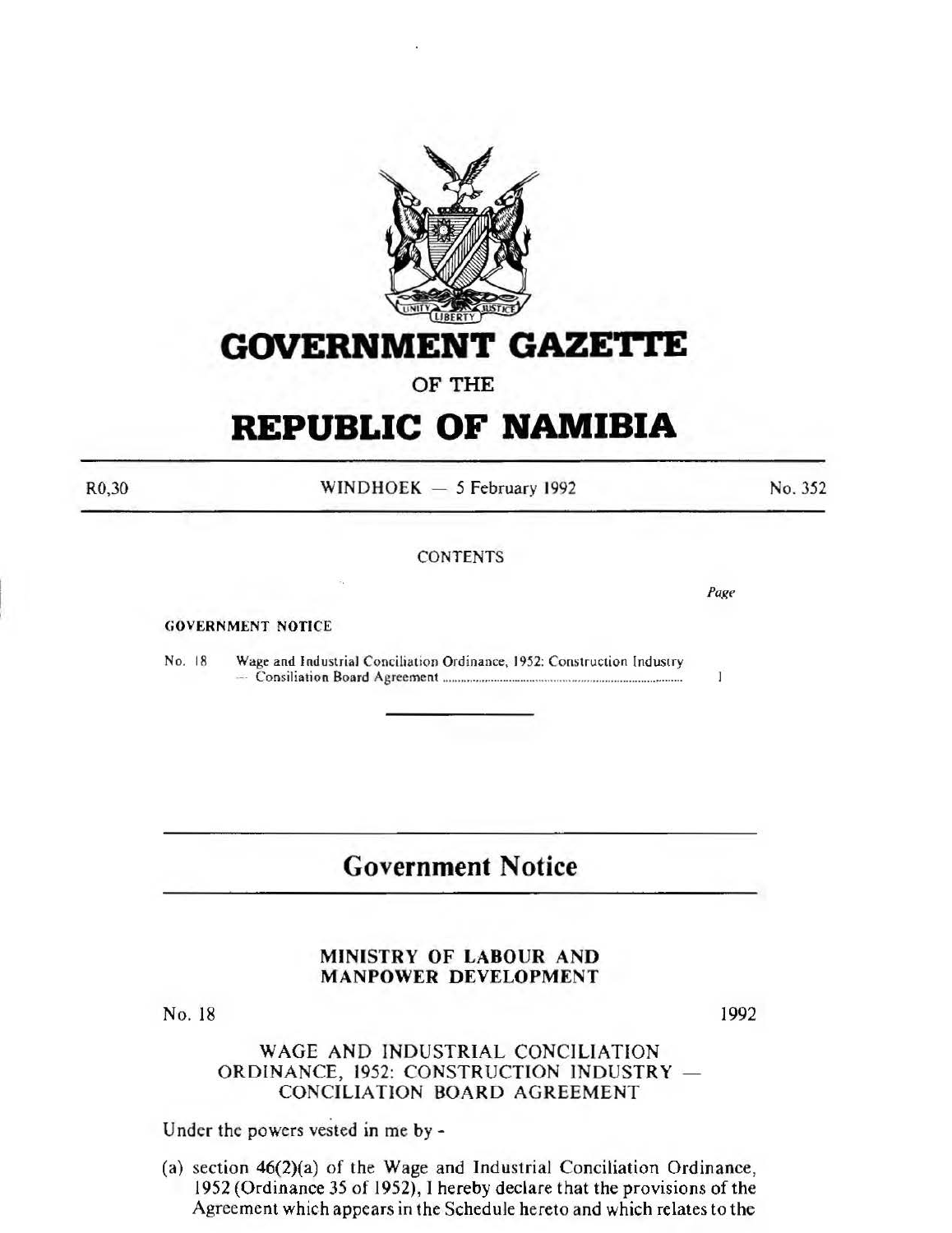Construction Industry, shall, with effect from the date of publication of this notice and for the period ending 30 April 1992, be binding upon the employers' organisation and the trade unions which entered into the said Agreement and upon the employers and employees who are members of the said organisation or unions; and

(b) section  $46(2)(b)$  of the said Ordinance, I hereby further declare that the provisions of the Agreement mentioned in paragraph (a) shall, with effect from the date of publication of this notice and for the period ending 30 April 1992, be binding upon all other employers and employees engaged in the Construction Industry in Namibia.

Given under my Hand and the Seal of the Republic of Namibia, at Windhoek this 21st day of January, One Thousand Nine Hundred and Ninety-two.

Sam Nujoma President BY ORDER OF THE PRESIDENT-IN-CABINET

## SCHEDULE

#### AGREEMENT

In accordance with the provisions of the Wage and Industrial Conciliation Ordinance No. 35 of 1952 made and entered into between

# MASTER BUILDERS AND ALLIED TRADES ASSOCIATION OF NAMIBIA

#### and

### NAMIBIA BUILDING WORKERS UNION

#### and

## METAL AND ALLIED NAMIBIAN WORKERS UNION

being parties to the Conciliation Board, the establishment of which was approved by the President on 29 January 1991.

AND WHEREAS a Conciliation Board was duly constituted on II March 1991 at Windhoek to consider and determine the said dispute;

AND WHEREAS the Conciliation Board has reached an agreement on wage increases and had on 25 April 1991 reported to the Cabinet thereon;

THEREFORE we, the undersigned and representatives of the parties to the said Concilation Board, herewith report to the Cabinet that we have -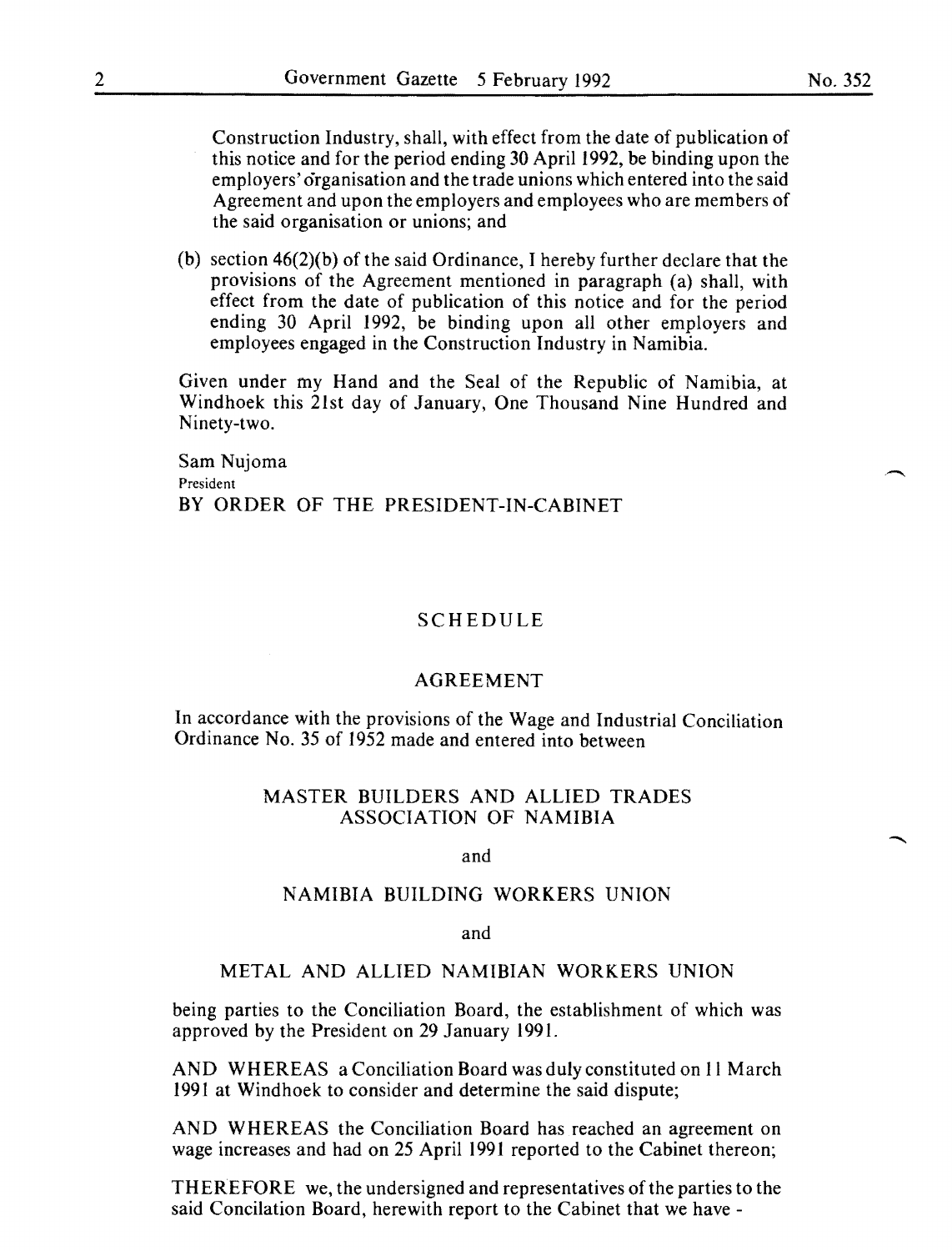--

AGREED that 12 working days' leave be granted for every completed year of service and that leave pay be calculated at twelve elevenths of a day's pay;

FURTHER AGREED that humane and acceptable housing be provided should workers be expected to live on construction sites;

FURTHER AGREED that the Master Builders and Allied Trades Association will recommend to its members to provide recreation facilities, bearing in mind the type and length of each contract;

FURTHER AGREED that the Master Builders and Allied Trades Association will recommend to its members that workers be re-trained for other jobs in case of retrenchments and that "LIFO" principle, based on merit, be applicable;

FURTHER AGREED that travelling time to and from work, outside a radius of 100 km, be regarded as working time at ordinary rate of pay payable from 1 January 1992 until the date of publication of the next Conciliation Board agreement;

FURTHER AGREED that a panel be established to investigate the possibility of introducing an Unemployment Insurance Fund;

FURTHER AGREED that the Master Builders and Allied Trades Association will recommend to its members the introduction of disciplinary procedures and that workers be treated fairly;

FURTHER AGREED that overtime be paid at one and one-half times the ordinary rate of pay with effect from 1 January 1992 or the date of promulgation of the proposed Labour Code, whichever occur first;

FURTHER AGREED that check-off facilities be granted to union members and that the clause be applicable without any time limit;

FURTHER AGREED that a living away allowance as tabled below be paid to workers -

| Wage            | L.A.A.<br>pd.      | 60%<br>Housing     | 50%<br>Food        | $10\%$<br>Other    |
|-----------------|--------------------|--------------------|--------------------|--------------------|
| Under R3,00     | R4,50              | R <sub>2</sub> ,70 | R <sub>2</sub> ,25 | R0,45              |
| $R3,01 - R4,00$ | R <sub>6</sub> ,00 | R3,60              | R <sub>3</sub> ,00 | R <sub>0</sub> ,60 |
| $R4,01 - R7,00$ | R7,00              | R4,20              | R3,50              | R <sub>0</sub> ,70 |
| R7,01 and above | R7,50              | R4,50              | R3,75              | R <sub>0</sub> ,75 |

(EXPLANATION: Where housing is provided by employers, providing no food or any other facility is provided, the employee will receive the balance of the 100% living away allowance, i.e. 60%).